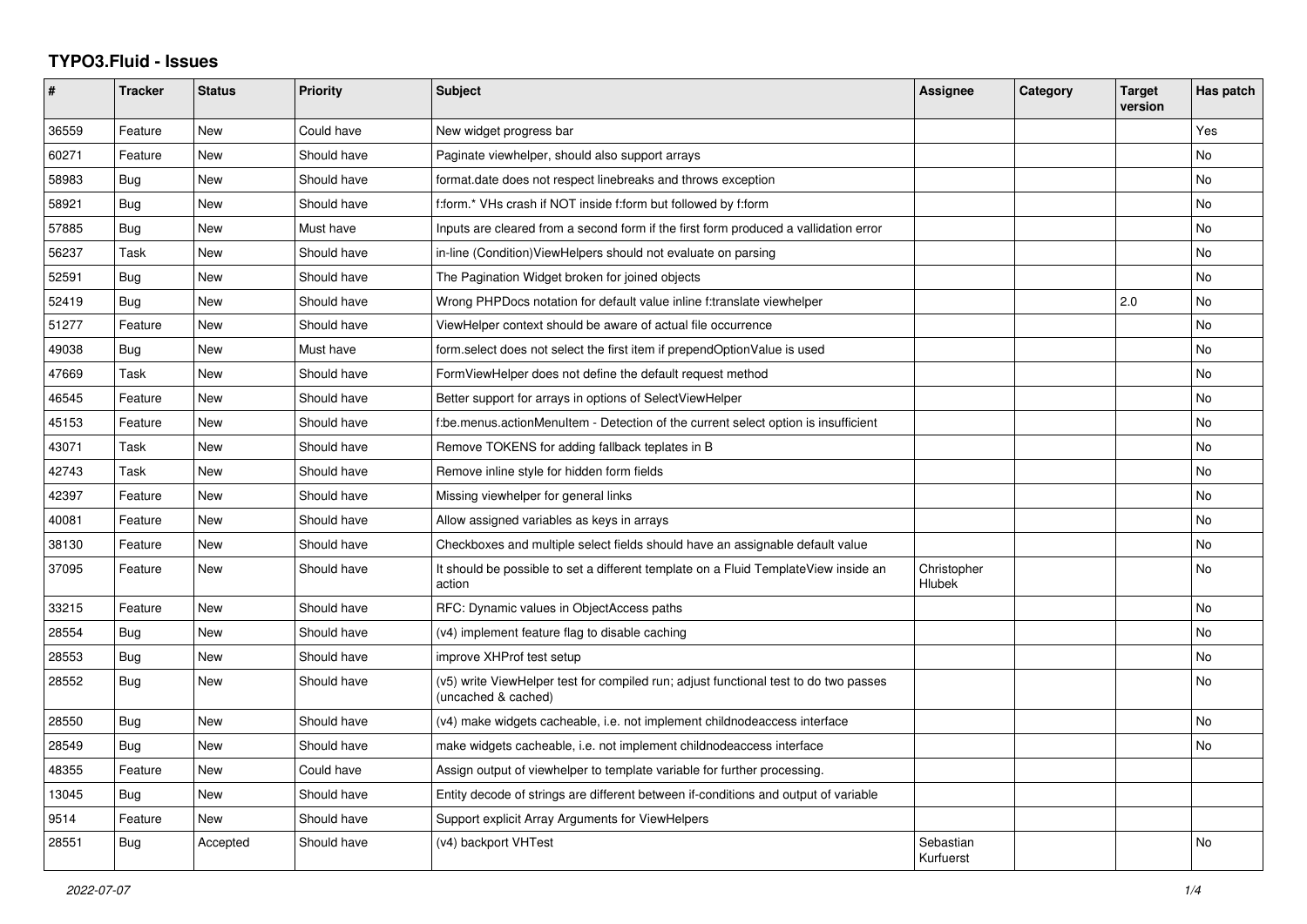| #     | <b>Tracker</b> | <b>Status</b>            | <b>Priority</b> | <b>Subject</b>                                                                                       | Assignee               | Category | Target<br>version | Has patch |
|-------|----------------|--------------------------|-----------------|------------------------------------------------------------------------------------------------------|------------------------|----------|-------------------|-----------|
| 9005  | Feature        | Accepted                 | Could have      | Fluid Template Analyzer (FTA)                                                                        | Sebastian<br>Kurfuerst |          |                   |           |
| 46091 | Task           | <b>Needs</b><br>Feedback | Should have     | Show source file name and position on exceptions during parsing                                      |                        |          |                   | No        |
| 3291  | Feature        | Needs<br>Feedback        | Should have     | Cacheable viewhelpers                                                                                |                        |          |                   | No        |
| 45345 | Feature        | <b>Needs</b><br>Feedback | Should have     | Easy to use comments for fluid that won't show in output                                             |                        |          |                   |           |
| 55008 | Bug            | <b>Under Review</b>      | Should have     | Interceptors should be used in Partials                                                              | Christian Müller       |          |                   | No        |
| 52640 | Feature        | <b>Under Review</b>      | Should have     | Create an UnlessViewHelper as opposite to the IfViewHelper                                           | <b>Marc Neuhaus</b>    |          |                   | No        |
| 50888 | Bug            | <b>Under Review</b>      | Should have     | WSOD by changing name of section and if Fluid caches are generated                                   |                        |          |                   | No        |
| 49756 | Feature        | <b>Under Review</b>      | Should have     | Select values by array key in checkbox viewhelper                                                    |                        |          |                   | No        |
| 47006 | <b>Bug</b>     | <b>Under Review</b>      | Should have     | widget identifier are not unique                                                                     |                        |          |                   | No        |
| 5636  | Task           | <b>Under Review</b>      | Must have       | Form RadioViewHelper and CheckBoxViewHelper miss check for existing object<br>before it is accessed. |                        |          |                   | No        |
| 52536 | Bug            | <b>Under Review</b>      | Should have     | Errorclass not set if no property-attribute set                                                      |                        |          |                   |           |
| 32035 | Task           | New                      | Should have     | Improve fluid error messages                                                                         |                        | Core     |                   | Yes       |
| 7608  | Feature        | New                      | Could have      | Configurable shorthand/object accessor delimiters                                                    |                        | Core     |                   | Yes       |
| 62346 | Feature        | New                      | Could have      | f:comment should have high precende                                                                  |                        | Core     | 3.x               | No        |
| 39990 | Bug            | New                      | Should have     | Same form twice in one template: hidden fields for empty values are only rendered<br>once            |                        | Core     |                   | No        |
| 33551 | Bug            | <b>New</b>               | Must have       | View helper values break out of a partial scope                                                      | Sebastian<br>Kurfuerst | Core     |                   | No        |
| 30555 | Feature        | New                      | Could have      | Make TagBuilder more extensible                                                                      |                        | Core     |                   | No        |
| 27607 | Bug            | New                      | Must have       | Make Fluid comparisons work when first element is STRING, second is NULL.                            |                        | Core     |                   | No        |
| 12863 | Bug            | New                      | Should have     | Attributes of a viewhelper can't contain a '-'                                                       | Sebastian<br>Kurfuerst | Core     |                   | No        |
| 10472 | Feature        | New                      | Could have      | <b>Fluid Standalone distribution</b>                                                                 |                        | Core     |                   | No        |
| 3481  | Bug            | New                      | Should have     | Use ViewHelperVariableContainer in PostParseFacet                                                    |                        | Core     |                   | No        |
| 4704  | Feature        | New                      | Should have     | Improve parsing exception messages                                                                   |                        | Core     |                   |           |
| 1907  | Feature        | New                      | Could have      | Default values for view helpers based on context                                                     |                        | Core     |                   |           |
| 33394 | Feature        | Needs<br>Feedback        | Should have     | Logical expression parser for BooleanNode                                                            | Tobias Liebig          | Core     |                   | No        |
| 51239 | Bug            | <b>Under Review</b>      | Must have       | AbstractViewHelper use incorrect method signature for "\$this->systemLogger->log()"                  | Adrian Föder           | Core     |                   | Yes       |
| 46257 | Feature        | <b>Under Review</b>      | Should have     | Add escape sequence support for Fluid                                                                |                        | Core     |                   | No        |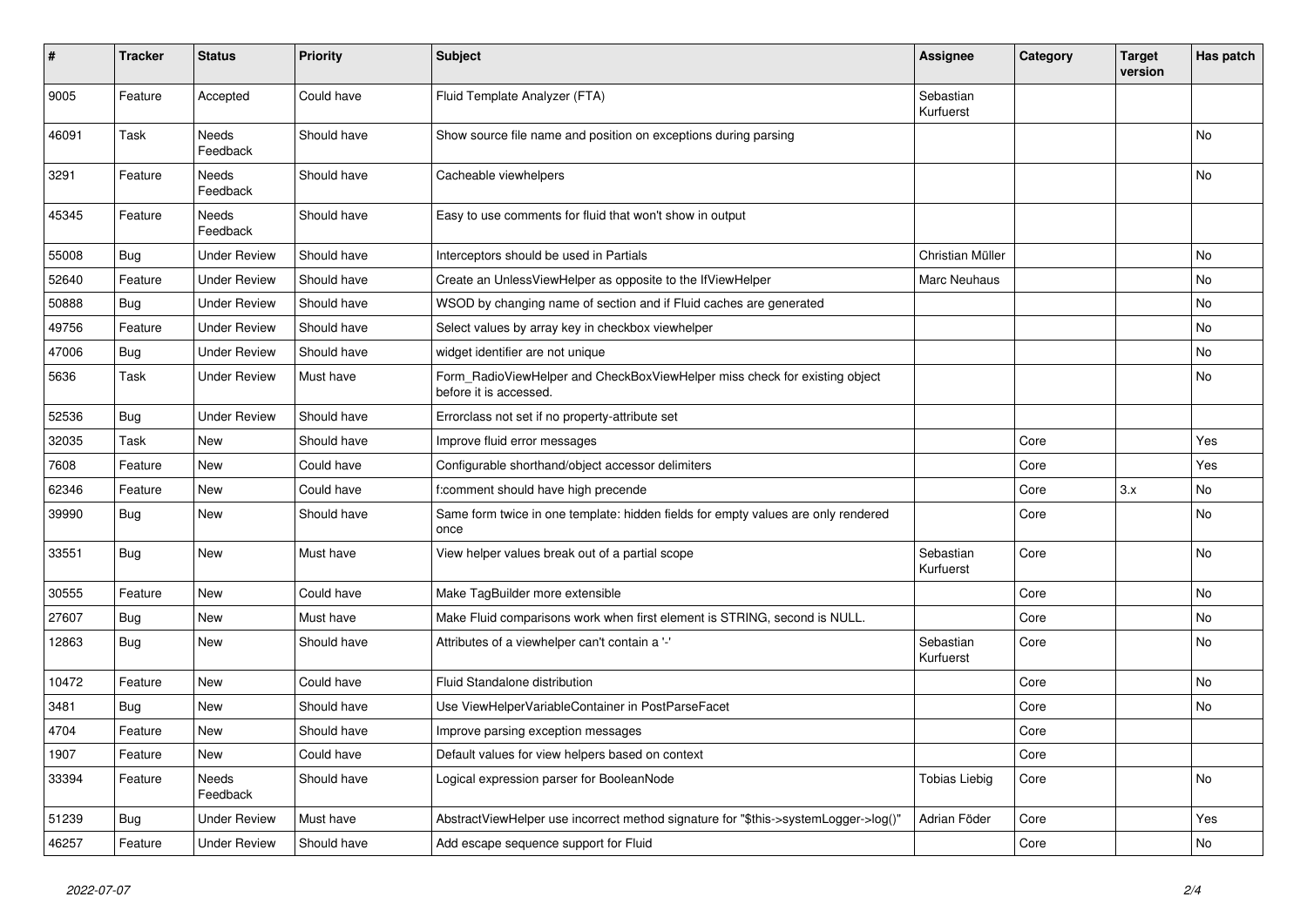| #     | <b>Tracker</b> | <b>Status</b>     | Priority             | Subject                                                                                                | <b>Assignee</b>             | Category           | <b>Target</b><br>version | Has patch |
|-------|----------------|-------------------|----------------------|--------------------------------------------------------------------------------------------------------|-----------------------------|--------------------|--------------------------|-----------|
| 60181 | Feature        | New               | Could have           | Caching mechanism for Fluid Views/Templates                                                            |                             | View               |                          | <b>No</b> |
| 45394 | Task           | New               | Should have          | Forwardport Unit test for standalone view                                                              |                             | View               |                          | No        |
| 43072 | Task           | New               | Should have          | Remove TOKENS for adding templates fallback in Backporter                                              |                             | View               |                          | No        |
| 38369 | Bug            | New               | Must have            | Resource ViewHelpers should not fall back to request package                                           |                             | View               |                          | No        |
| 46289 | <b>Bug</b>     | Needs<br>Feedback | Should have          | Enable Escaping Interceptor in XML request format                                                      |                             | View               | 2.0.1                    | No        |
| 8989  | Feature        | Needs<br>Feedback | Could have           | Search path for fluid template files                                                                   |                             | View               |                          | No        |
| 60856 | <b>Bug</b>     | New               | Must have            | Target attribute not supported by the form viewhelper                                                  |                             | ViewHelpers        |                          | Yes       |
| 30937 | Bug            | New               | Should have          | CropViewHelper stringToTruncate can't be supplied so it can't be easily extended                       |                             | ViewHelpers        |                          | Yes       |
| 60003 | Feature        | New               | Should have          | Add required-Attribute to f:form.password                                                              |                             | ViewHelpers        |                          | No        |
| 54284 | <b>Bug</b>     | New               | Should have          | Default Option for Switch/Case VH                                                                      |                             | ViewHelpers        |                          | No        |
| 54195 | Task           | New               | Should have          | Rename and move FormViewHelper's errorClass value, currently 'f3-form-error'                           | Adrian Föder                | <b>ViewHelpers</b> |                          | No        |
| 51100 | Feature        | <b>New</b>        | Must have            | Links with absolute URI should have the option of URI Scheme                                           |                             | <b>ViewHelpers</b> |                          | <b>No</b> |
| 49600 | Bug            | New               | Should have          | f:form tag shown as a HTML on frontend                                                                 |                             | ViewHelpers        |                          | No        |
| 40064 | Bug            | New               | Must have            | Multiselect is not getting persisted                                                                   |                             | ViewHelpers        |                          | No        |
| 39936 | Feature        | New               | Should have          | registerTagAttribute should handle default values                                                      |                             | ViewHelpers        |                          | <b>No</b> |
| 37619 | Bug            | New               | Should have          | Fatal Error when using variable in name attribute of Section ViewHelper                                |                             | <b>ViewHelpers</b> |                          | No        |
| 36410 | Feature        | New               | Should have          | Allow templates to send arguments back to layout                                                       |                             | ViewHelpers        |                          | <b>No</b> |
| 34309 | Task           | New               | Could have           | Unknown ViewHelpers cause exception - should be handled more graceful                                  |                             | ViewHelpers        |                          | No        |
| 26664 | Task           | New               | Won't have this time | Clean up Form ViewHelpers                                                                              |                             | ViewHelpers        |                          | No        |
| 26658 | Task           | New               | Won't have this time | Make Form ViewHelpers consistent                                                                       |                             | ViewHelpers        |                          | No        |
| 10911 | Task           | New               | Should have          | Tx_Fluid_ViewHelpers_Form_AbstractFormViewHelper->renderHiddenIdentityField<br>should be more reliable |                             | ViewHelpers        |                          | No        |
| 8648  | Bug            | New               | Should have          | format.crop ViewHelper should support all features of the crop stdWrap function                        |                             | ViewHelpers        |                          | No        |
| 3725  | Feature        | New               | Could have           | CSS Engine                                                                                             | Christian Müller            | ViewHelpers        |                          | No        |
| 9950  | Task           | <b>New</b>        | Should have          | Binding to nested arrays impossible for form-elements                                                  |                             | ViewHelpers        |                          |           |
| 5933  | Feature        | Accepted          | Should have          | Optional section rendering                                                                             | Sebastian<br>Kurfuerst      | ViewHelpers        |                          | No        |
| 58862 | <b>Bug</b>     | Needs<br>Feedback | Should have          | FormViewHelper doesn't accept NULL as value for \$arguments                                            | Bastian<br>Waidelich        | ViewHelpers        |                          | Yes       |
| 36662 | Bug            | Needs<br>Feedback | Should have          | Checked state isn't always correct when property is collection                                         | Kevin Ulrich<br>Moschallski | ViewHelpers        | 1.1.1                    | No        |
| 33628 | <b>Bug</b>     | Needs<br>Feedback | Must have            | Multicheckboxes (multiselect) for Collections don't work                                               | Christian Müller            | ViewHelpers        |                          | No        |